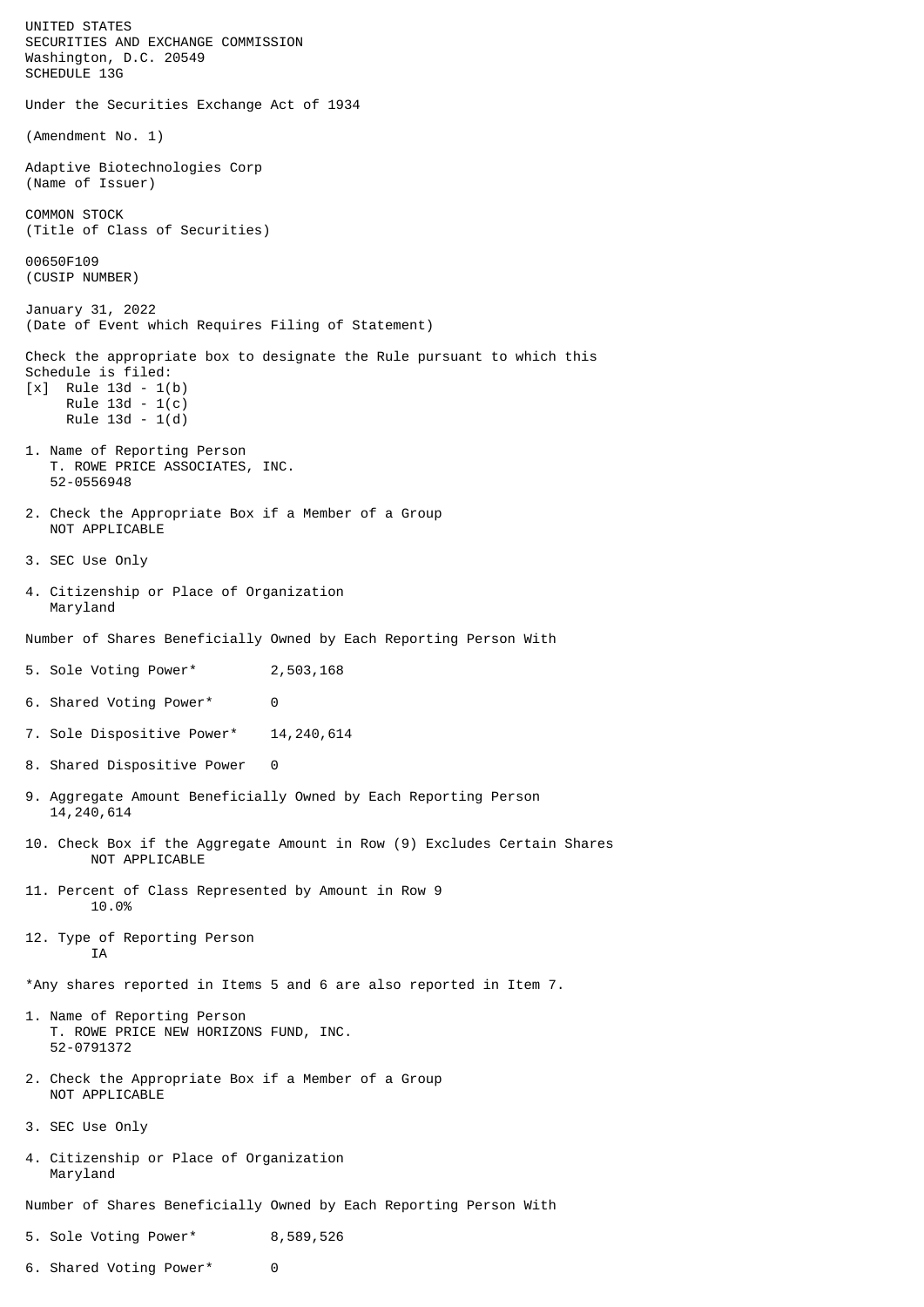- 7. Sole Dispositive Power\* 0 8. Shared Dispositive Power 0 9. Aggregate Amount Beneficially Owned by Each Reporting Person 8,589,526 10. Check Box if the Aggregate Amount in Row (9) Excludes Certain Shares NOT APPLICABLE 11. Percent of Class Represented by Amount in Row 9 6.0% 12. Type of Reporting Person T<sub>V</sub> \*Any shares reported in Items 5 and 6 are also reported in Item 7. Item 1(a) Name of Issuer: Adaptive Biotechnologies Corp Item 1(b) Address of Issuer's Principal Executive Offices: 1165 EASTLAKE AVE E, SEATTLE, WASHINGTON 98109 Item 2(a) Name of Person(s) Filing: (1) T. ROWE PRICE ASSOCIATES, INC. ("Price Associates") (2) T. ROWE PRICE NEW HORIZONS FUND, INC. X Attached as Exhibit A is a copy of an agreement between the Persons Filing (as specified hereinabove) that this Schedule 13G is being filed on behalf of each of them. Item 2(b) Address of Principal Business Office: 100 E. Pratt Street, Baltimore, MD 21202 Item 2(c) Citizenship or Place of Organization: (1) Maryland (2) Maryland Item 2(d) Title of Class of Securities: COMMON STOCK Item 2(e) Cusip Number: 00650F109 Item 3: The person filing this Schedule 13G is an: X Investment Adviser registered under Section 203 of the Investment Advisers Act of 1940 X Investment Company registered under Section 8 of the Investment Company Act of 1940 Item 4: Reference is made to Items 5-11 on the preceding pages of this Schedule 13G. Item 5: Ownership of Five Percent or Less of a Class Not Applicable Item 6: Ownership of More than Five Percent on Behalf of Another Person (1) Price Associates does not serve as custodian of the assets of any of its clients; accordingly, in each instance only the client or the client's custodian or trustee bank has the right to receive dividends paid with respect to, and proceeds from the sale of, such securities. The ultimate power to direct the receipt of dividends paid with respect to, and the proceeds from the sale of, such securities, is vested in the individual and institutional clients which Price Associates serves as investment adviser. Any and all discretionary authority which has been delegated to Price Associates may be revoked in whole or in part at any time. Except as may be indicated if this is a joint filing with one of the registered investment companies sponsored by Price Associates which it also serves as investment adviser ("T. Rowe Price Funds"), not more than 5% of the class of such securities is owned by any one client
- (2) With respect to securities owned by any one of the T. Rowe Price Funds, only the custodian for each of such Funds, has the right to receive dividends paid with respect to, and proceeds from the sale of, such securities. No other person is known to have such right, except that the shareholders of each such Fund participate proportionately

subject to the investment advice of Price Associates.